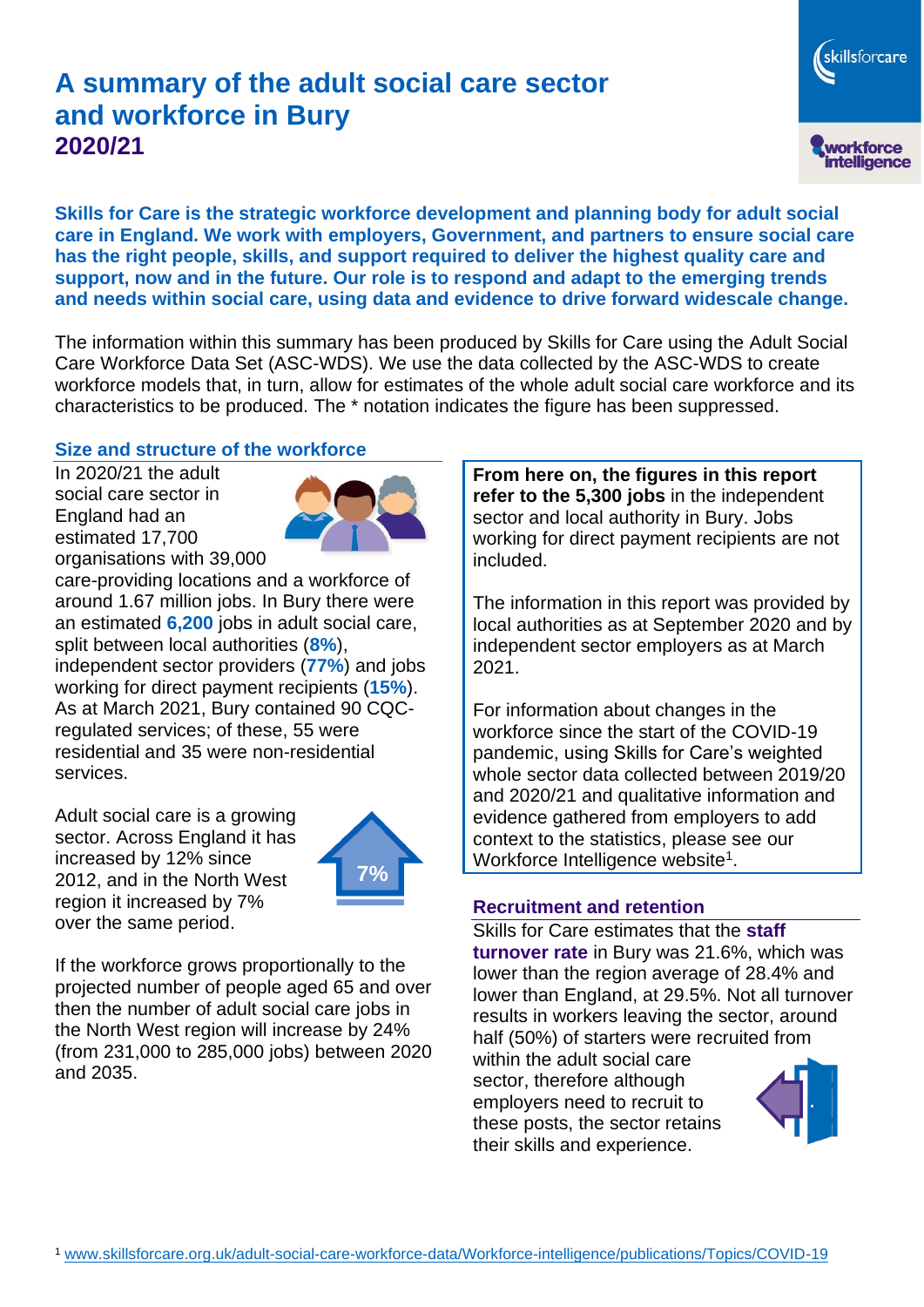Adult social care has an experienced 'core' of workers. Workers in Bury had on average **10.6 years of experience in the sector** and 85% of the workforce had been working in the sector for at least three years.

Using both workforce intelligence evidence and our links with employers and stakeholders across England, we know that recruitment and retention is one of the largest issues faced by employers. We have many resources and tools available to help, for example the 'Values-based recruitment and retention toolkit'<sup>2</sup> and 'Seeing potential: widen your talent pool'. <sup>3</sup> For more information please visit: [www.skillsforcare.org.uk/recruitment-retention](http://www.skillsforcare.org.uk/recruitment-retention)

## **Employment information**

#### We estimate Bury had **5,300**

adult social care jobs employed in the local authority and independent sectors. These included 425 managerial roles, 175 regulated professionals, 3,900 direct care (including 3,100 care workers), and 800 othernon-care proving roles.

The average number of **sickness days** taken in the last year in Bury was 13.8, (10.9 in North West and 9.5 across England). With an estimated directly employed workforce of 4,800, this would mean employers in Bury lost approximately **66,000 days to sickness in 2020/21**. In England levels of staff sickness have nearly doubled over the course of the pandemic between 2019/20 and 2020/21, in total around 6 million extra days were lost to sickness than in the year before.

Less than a quarter (18%) of the workforce in Bury were on zero-hours contracts. Around a half (50%) of the workforce usually worked full-time hours and 50% were part-time.

# **Chart 1. Proportion of workers on zero hours contracts by area**

**England** North West Bury



# **Workforce demographics**

The majority (83%) of the workforce in Bury were female, and the average age was 46.2 years old. Workers aged 24 and



under made up 7% of the workforce and workers aged over 55 represented 32%. Given this age profile approximately 1,700 people will be reaching retirement age in the next 10 years.

Nationality varied by region, in England 83% of the workforce identified as British, while in the North West region this was 93%. An estimated 92% of the workforce in Bury identified as British, 3% identified as of an EU nationality and 5% a non-EU nationality, therefore there was a similar reliance on EU and non-EU workers.

# **Pay**



Table 1 shows the full-time equivalent annual or hourly pay rate of selected job roles in Bury (area), North West (region) and England. All figures represent

the independent sector as at March 2021, except social workers which represent the local authority sector as at September 2020. At the time of analysis, the National Living Wage was £8.72.

#### **Table 1. Average pay rate of selected job roles by area**

|                                 | <b>England</b> | Region  | Area    |
|---------------------------------|----------------|---------|---------|
| Full-time equivalent annual pay |                |         |         |
| Social Worker <sup>t</sup>      | £37,100        | £35,300 | £35,600 |
| Registered nurse                | £33,600        | £32,500 | £34,400 |
| Hourly pay                      |                |         |         |
| National Living<br>Wage         | £8.72          | £8.72   | £8.72   |
| Senior care worker              | £10.00         | £9.80   | £11.42  |
| Care worker                     | £9.29          | £9.08   | £9.56   |
| Support and<br>outreach         | £9.53          | £9.20   | £9.42   |

†Local authority social workers only.

Please note that pay varies by sector, with local authority pay generally being higher than independent sector pay.

[www.skillsforcare.org.uk/vba](http://www.skillsforcare.org.uk/vba)